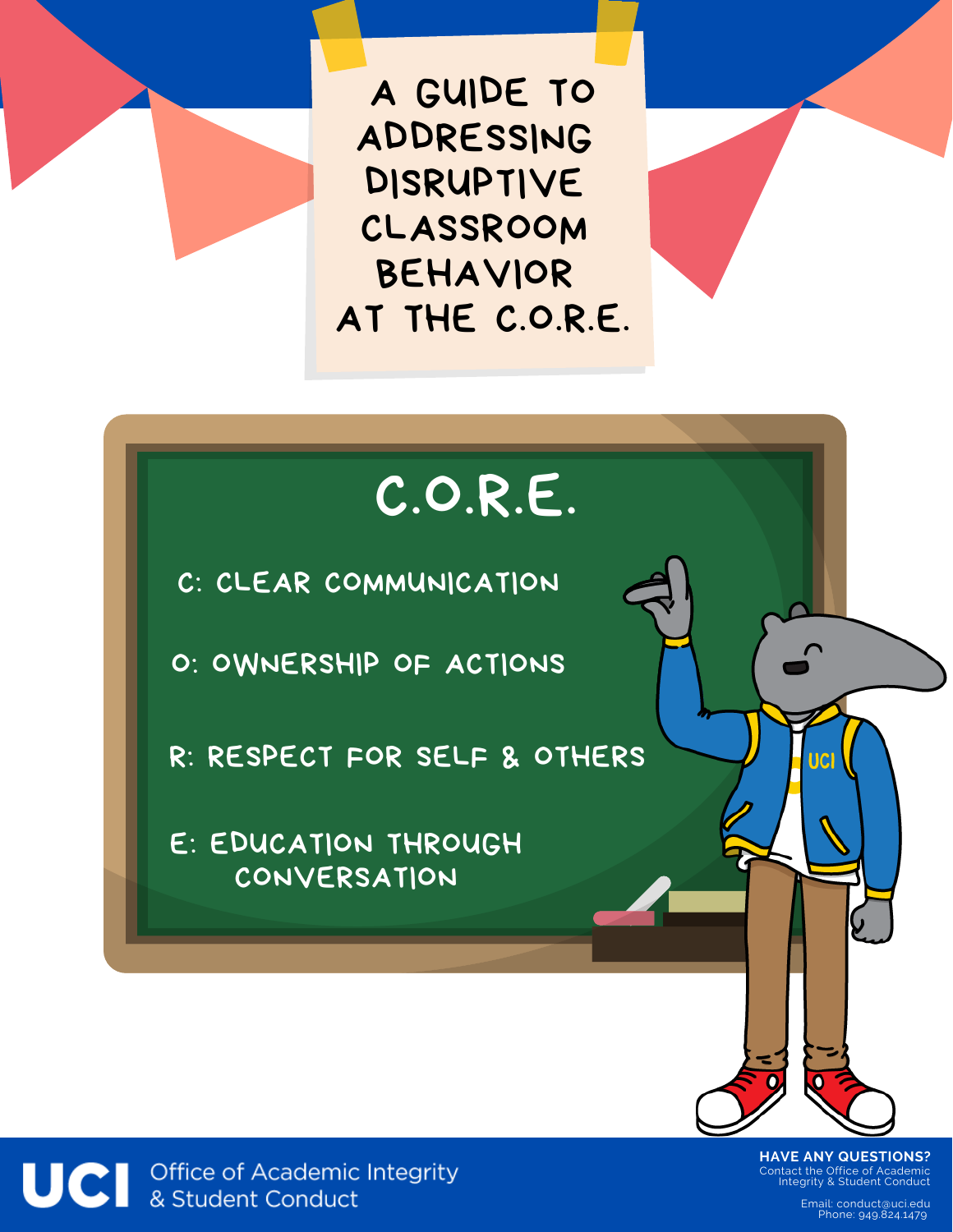#### Tips to Promote Clear Communication

Clear communication at the beginning of the quarter helps set the tone of the course and aids students in better understanding course policies and guidelines regarding their behavior. Below are some tips that can help prevent some occurrences of class disruptions.

**Identify Examples of Disruptive Behavior:** Take some time in preparation of the course to reflect on behaviors you deem to be disruptive in class and use this information to develop course policies (e.g., eating in class, packing up before the class is over, using devices for non-academic related activities and/or having side conversations).

**Set Clear Expectations:** Set clear course policies and guidelines on classroom behavior at the beginning of the quarter using the disruptive behaviors you identified. It may be helpful to address the who, what, why, and how when developing a course policy. When developing course policies, ask yourself the following:

- **What is the course policy?** e.g., people may not talk over or interrupt one another during class discussions.
- **Who does it apply to?** e.g., all students taking the class.
- **Why do I think this policy is important to have in class?** e.g., to promote academic freedom, respectful dissent, and dialogue during class discussions.
- **How will students be held accountable if they do not abide by this policy?** e.g., students will lose participation points if they violate policy and continued disruption will be referred to OAISC.

Communicate these standards at the beginning of the term through various means (e.g., including them in the syllabus, discuss them briefly at the start of the first class lecture, make the expectations easily accessible for future reference by including them on CANVAS.)

**Discuss Purpose of Class Expectations:** This can be your opportunity to discuss the reasoning you used to develop the policy when answering the question above, "Why do I think this policy is important to have in class?" Indicating the purpose of the policy can help promote students' understanding of the importance of abiding by them (e.g., to be respectful of people's time, to be respectful of other people's opinions if they differ from your own, to minimize distractions).

**Communicate University Policy:** State in verbal and written communication their behavior must abide by university policy outlined in the Policies Applying to Campus Activities, Organizations and Students [\(PACAOS\).](https://aisc.uci.edu/policies/pacaos/grounds-for-discipline.php)

#### **Explain the Consequences of Not Abiding by Course-specific or University Policy:**

Be specific about the potential consequences that may result if a student violates the established course policies and rules (e.g., loss in participation points, referral to OAISC).

UCI Office of Academic Integrity<br>& Student Conduct

**HAVE ANY QUESTIONS?** Contact the Office of Academic Integrity & Student Conduct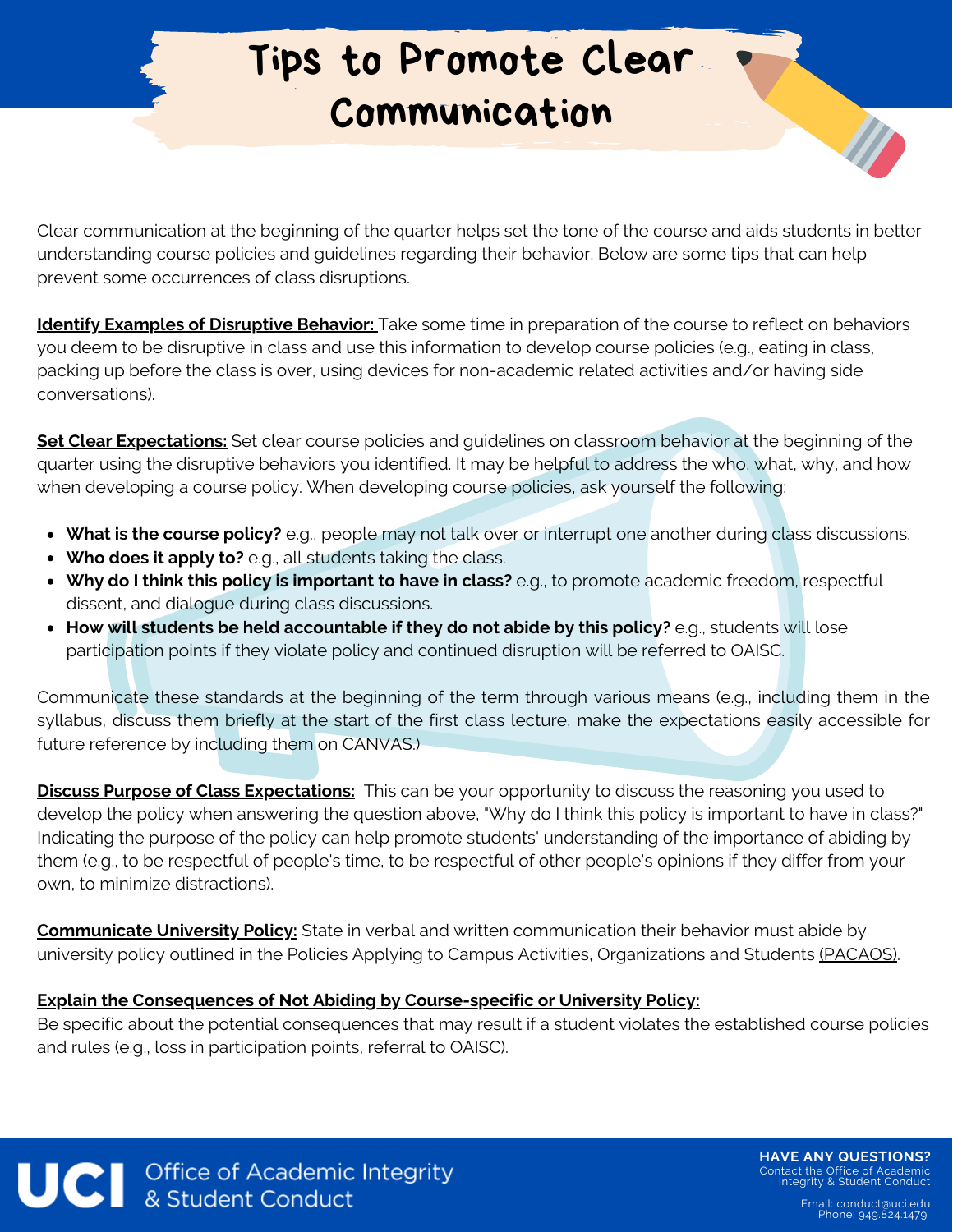### Tips to Promote Ownership of Actions

A student's actions in a class may not only affect themselves, but the experience of others in the classroom. Addressing disruptive classroom behavior can serve as a learning opportunity. It can allow a student to take accountability and ownership of their actions, promote learning, and enhance personal development.

We recognize many people, including faculty and staff, hold different comfort levels when addressing conflict, such as disruptive classroom behavior. However, it is important to address the issue as it arises for various reasons as outlined below:

**Enhanced Awareness:** Some students may not realize how their actions are disruptive to others in the class.

**Prevention:** Intervention may lead to prevention. It is important to address disruptive classroom behavior as a way to prevent repeated instances of disruption in the future.

**Accountability:** Not enforcing set course policies may signal to the class they may not be held accountable for their actions. It is important to consistently enforce course policies. It is also important to ensure you are providing consistent and fair consequences (e.g., If five students in class are on their laptops, against course policy, you should follow up with all five students and inform them of the consequences you outlined, such as losing class points).

**Personal Ownership:** Emphasize personal ownership of the class experience. Reminding students they have a responsibility to co-create their own learning experience can prompt the students to hold themselves and their peers accountable.

**Intervention:** A student may be engaging in disruptive behavior because they are in distress which may signal they are in need of additional support. To learn more about how to support students of concern refer to our guide to "Supporting Students In and Out of the Classroom: Tips to Supporting Students of Concern" on our [website:](https://aisc.uci.edu/faculty-staff/disruptive-students.php) This resource includes information on resources, response protocols, and referrals.

#### **A Five Steps Guide to Addressing Minor and Common Forms of Disruptive Behavior in the Classroom:**

- **Step 1:** Address the entire class as a whole in a calm and professional manner.
- **Step 2:** State what behavior is causing the disruption and remind students of course policy.
- **Step 3:** Remind them of the who, what, why, and how of the policy: What is the course policy? Who does it apply to? Why do I think this policy is important to have in class? How will students be held accountable if they do not abide by this policy?
- **Step 4:** After class, inform the student privately how their actions were disruptive and send a follow up email detailing your conversation.
- **Step 5:** Remind the student in person and in email what future disruption may result in (e.g., referral to OAISC, impact on grade.) If you are uncomfortable addressing the behavior in person make sure to conduct the follow up through email.

UCI Office of Academic Integrity<br>& Student Conduct

**HAVE ANY QUESTIONS?** Contact the Office of Academic Integrity & Student Conduct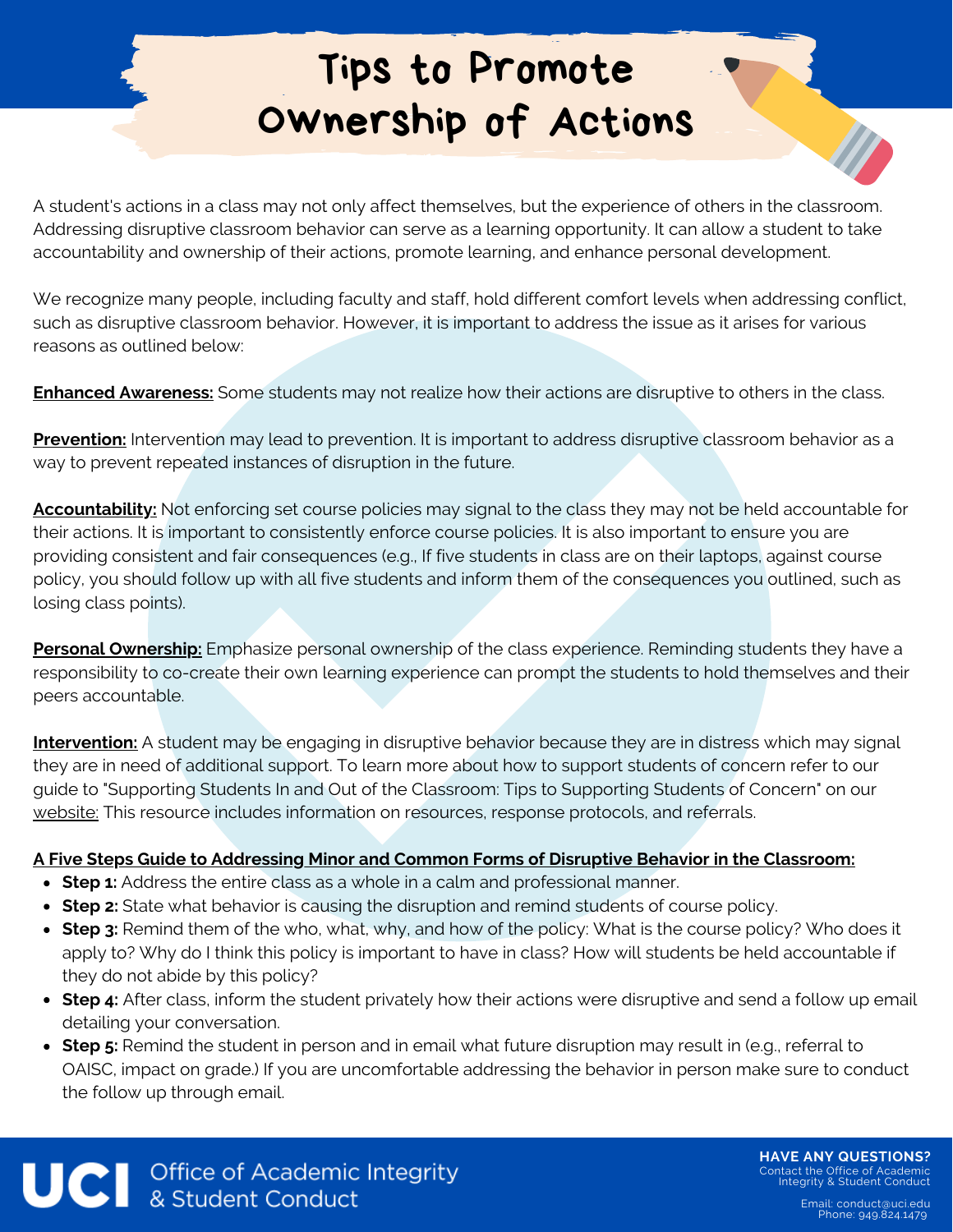## Tips to Promote Respect for Self & Others

Students are constantly developing in and out of the classroom. Students' lived experiences, cultural backgrounds, values, beliefs, and identities can all influence how they may show up and engage in a space, like the classroom. As students begin to learn, unlearn, or re-learn based on new information presented in a course, their worldview may adapt, expand or be challenged. It is important to create a learning environment based on mutual respect to promote personal, professional, and academic development. Below you will find suggestions that can aid in creating an environment built on mutual respect:

**Emphasize Respect & Role-modeling:** Emphasize the importance of respecting self and others by role modeling appropriate classroom behavior (e.g., address disruption in a calm and professional manner, model professional disagreement or dissent).

**Dialogue about Academic Freedom:** Inform students about academic freedom, theirs and yours. Additionally, discuss the differences between their behavior as it relates to academic freedom and class disruption (e.g. If a professor states the class discussion time has ended and it is time to move on to a different topic, but a student refuses to end the discussion and their behavior prevents the professor from continuing to move on, their behavior may be viewed as a form of classroom disruption, regardless of academic freedom).

**For Cases of Persistent or Egregious Forms of Disruption in the Classroom:** If a student's behavior is persistent and/or egregious, disrupts your ability to teach, and/or impacts other students' ability to learn, use the steps below as a guide:

- **Assess the situation:** Determine if you are the appropriate person to respond in this case or if UCIPD would be appropriate in the event it is a serious disruption or concern of safety.
- **Addressing Disruption if it Persistent or Egregious:** If you have already addressed the entire class during the class lecture, but the disruptive behavior continues, you may want to consider calling a short break to the class. Then approach the student, who is engaging in persistent disruptive behavior, in a way that does not bring unnecessary attention to the dialogue. Ask to speak to them privately and then proceed to inform them of how they are being disruptive, remind them of course policy, inform them of the consequences of their actions (e.g., referral to OAISC, impact on grade). If you have questions, want to file a formal report, or need additional (non-emergency) assistance, please contact our office at (949) 824-1479 or consult your department.

If the student's behavior is threatening to the safety of themselves or others, call UCIPD at (949) 824-5223.

**Report the incident:** Consult with your Academic Deans and report to the Office of Academic Integrity & Student Conduct whenever disruptions occur, even if they seem minor. It is helpful to have all incidents recorded.

UCI Office of Academic Integrity<br>& Student Conduct

**HAVE ANY QUESTIONS?** Contact the Office of Academic Integrity & Student Conduct